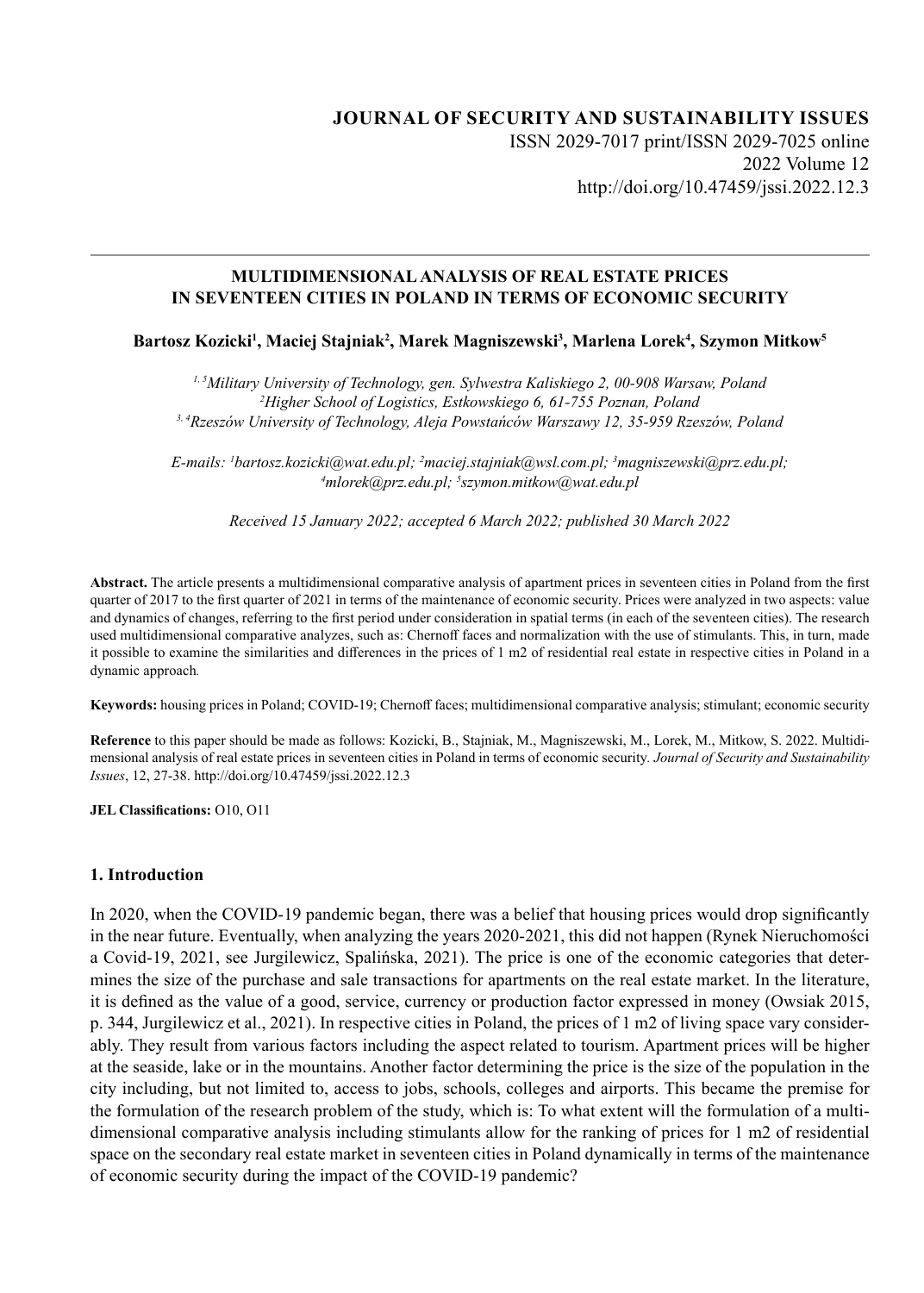The aim of the study is to rank the prices of 1 m2 of residential space in seventeen cities in Poland during the period of the COVID-19 pandemic impact on a quarterly basis from the first quarter of 2017 to the first quarter of 2021.

A research hypothesis was formulated for the research problem and the aim of the study:

The use of a multidimensional comparative analysis including stimulants will allow to examine the similarities and differences in the prices of 1 m2 of living space in seventeen cities in Poland in individual periods from the first quarter of 2017 to the first quarter of 2021.

The following research methods were used in the article: multidimensional comparative analysis, such as: Chernoff faces, normalization for stimulants.

# **2. Analysis of the literature on the research subject**

The infectious disease COVID-19 has brought changes in the functioning of respective sectors of the world's economies (Okunola, Fakunle, 2021; Periokaite, Dobrovolskiene, 2021; Phuong, 2021).

These changes were also visible on the real estate market. The first case of COVID-19 was observed in December 2019 in Wuhan, China (Zhu, Zhang, et al., January 24, 2020). The disease showed a rapid tendency to spread and endangered human life and health. This in turn led to the World Health Organization's declaration of the COVID-19 pandemic on March 11, 2020 (Satomi, et al., April 2020). By February 17, 2022, approximately 5 460 552 people in Poland had been infected and 109 205 died (Coronavirus (COVID-19), 2022).

The pandemic has led to the introduction of many restrictions by respective countries of the world (Matuka, 2020), such as the ban on movement and the possibility of distant work in the initial stage of the emergence of the disease. This had a direct impact on the prices on the real estate market in Poland in terms of purchase and hiring. Thanks to distance learning, students returned home and did not have to rent flats, the loss of jobs also caused an outflow of people from the cities and postponement of possible decisions to buy a flat.

The prices of flats in respective voivodeships in Poland between 2015-2020 were and are varied, and in total they show a growing trend (Kozicki, Mitkow, Sowa, 2021), especially in large urban agglomerations, such as: Warsaw, Gdańsk and Kraków.

The number of real estate purchase and sale transactions in Poland and around the world is influenced by many factors including unemployment, mortgage interest rates and others resulting, for instance, from the geopolitical situation of respective countries or regions. The COVID-19 pandemic undoubtedly had an impact on world prices in the real estate market. In April 2020, it led to a huge increase in the unemployment rate in the largest economy in the world which is the United States - to 14,6% (April 2020) from 3,6% recorded in January 2020 (Kozicki, Mitkow, 2021, p. 167-181; Business Insider, 2020; money.pl, 2021).

Poland did not experience such a strong increase in unemployment rates during the COVID-19 pandemic as in the United States (*Rynek pracy w czasie pandemii*, 2021). On the other hand, in 2020, an increase in apartment prices was observed by about 8% compared to 2019 (Dziennik Gazeta Prawna, 5/10/2021; Murator Plus, 2021). Housing prices in Poland increased by as much as 10% during 2021 (*Rynek mieszkaniowy 2021. Prognozy na 2022*, 2021). Over the past fifteen years, the arithmetic mean of housing prices in Poland increased most in the EU. The price of an apartment in Poland, which in 2005 cost PLN 200 000, increased in 2020 to over PLN 480 000 (Money.pl, 2021; Business Insider, 2021).

The article attempts to analyze housing prices on the secondary market. The research in the study was based on multidimensional comparative analyzes (Panek, Zwierzchowski, 2013, p. 15, Łuniewska, Tarczyński, 2006, p. 9) including the Chernoff faces. This technique is considered in many cases the most advanced multidimen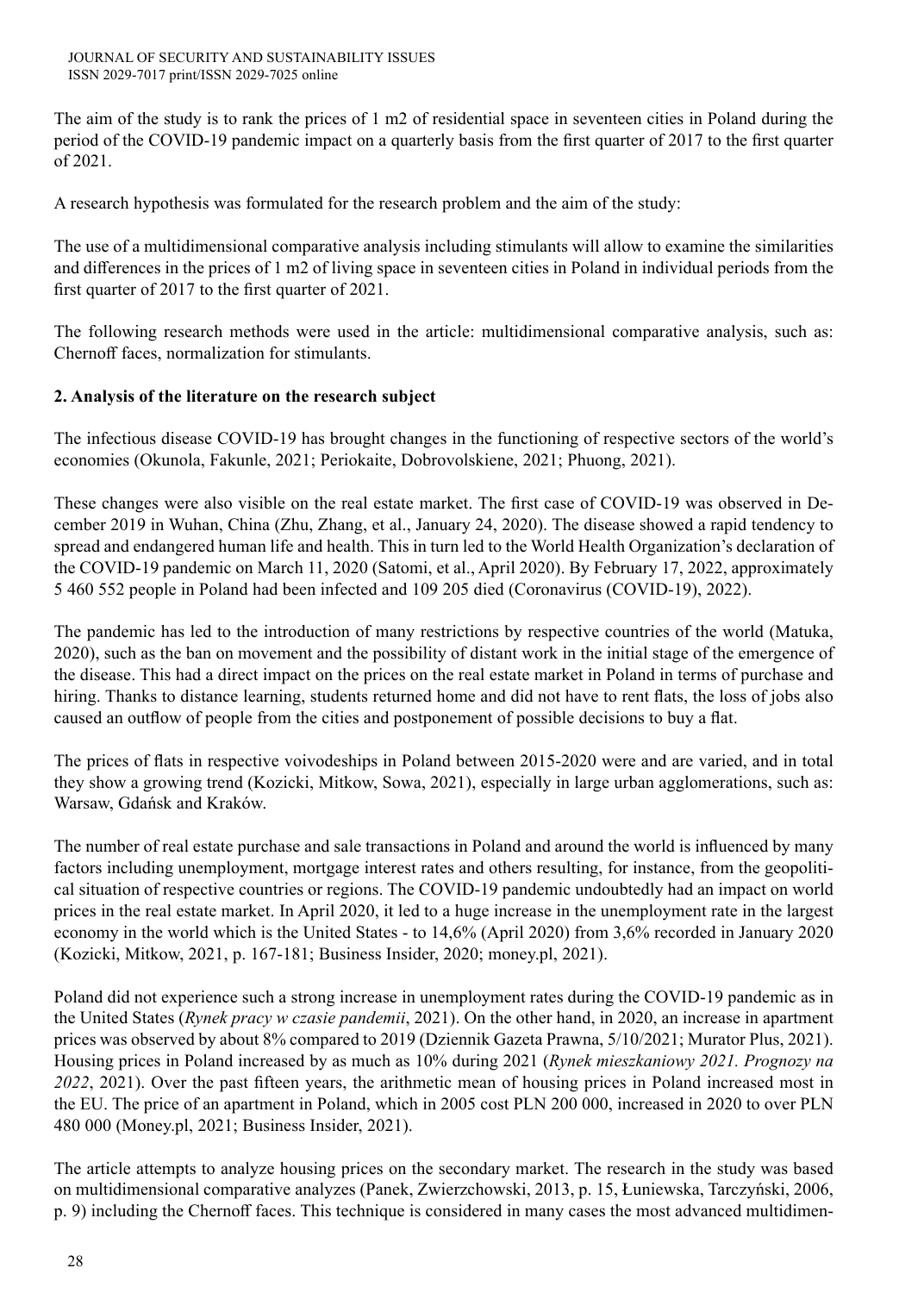sional exploratory technique that shows hidden interrelationships between variables that cannot be detected otherwise.

The stimulants were also normalized (Mitkow, Tomaszewski, Kozicki, 2021, pp. 110-160). A stimulant is a form of data normalization based on the assumption that the higher the value of the stimulant, the higher its rank. The research on the prices of 1 m2 of residential space on the secondary market was conducted in terms of economic security observation.

Security in literature is divided according to several criteria (Brzeziński, 2009, pp. 33-34; Grabowski, 2009, pp. 95-104). They include: political, military, economic, environmental, social ones, etc. (Wojtaszczyk, 2009, p. 12; Masood, Javaria, Petrenko, 2020; Chehabeddine, Tvaronavičienė, 2020; Beňuška, Nečas, 2021; Khalatur et al., 2021).

The study focuses on economic security. According to Nurzyńska, economic security is the certainty of the survival and development of the economic system of the state and international economic organizations, it guarantees the maintenance of an appropriate position in economic relations and a proper standard of living for citizens (Nurzyńska, 2016, p. 22). Kitler, on the other hand, believes that economic security is related to the ensuring of the economic conditions necessary for the survival, prosperity and sustainable development of society and the efficient functioning of the state and its institutions (Kitler, 2011, p. 49). One of the forms of the ensuring of the economic security of respective countries is providing citizens with access to real estate, including housing. An important aspect is also the price of 1 m2 of residential space and its fluctuations which affect the size of the demand and supply of real estate in dynamic terms. The study attempts to analyze them by examining the similarities and differences in seventeen cities in Poland between 2017-2021.

## **3. Multidimensional analysis of real estate prices on the secondary market in Poland**

The research began with a categorized bar chart of the arithmetic mean of prices for 1 m2 of residential space on the secondary market in seventeen cities in Poland on a quarterly basis from the first quarter of 2017 to the first quarter of 2021.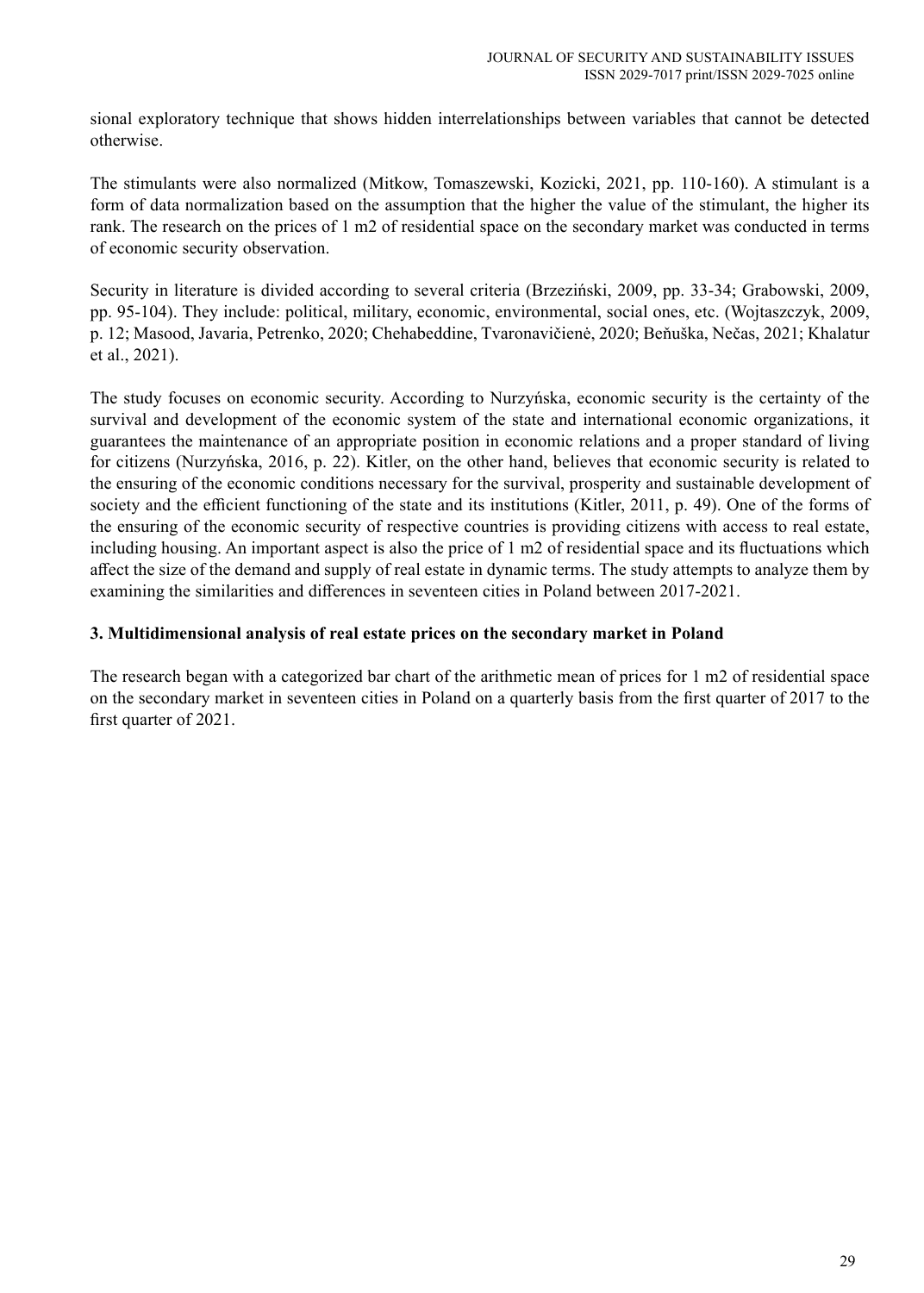#### JOURNAL OF SECURITY AND SUSTAINABILITY ISSUES ISSN 2029-7017 print/ISSN 2029-7025 online



**Figure 1**. Categorized bar graph of the arithmetic mean of prices for 1 m2 of residential space on the secondary market in 17 cities in Poland on a quarterly basis from the first quarter of 2017 to the first quarter of 2021

*Source*: own study based on data from the website: https://www.nbp.pl; as of 02/16/2022

The data in Figure 1 shows that the highest apartment prices in the period from the first quarter of 2017 to the first quarter of 2021 in Poland were in Warsaw. The ranking of cities in terms of the highest price of 1 m2 of residential space on the secondary market in the first quarter of 2021 was as follows (price in PLN): 1. Warsaw: 12216,88; 2. Gdańsk: 10528,83; 3. Krakow: 9899,14; 4. Gdynia: 9029,10; 5. Wrocław: 8715,21; 6. Poznań: 7942,59; 7. Rzeszów: 7246,23; 8. Lublin: 7285,15; 9. Białystok: 6700,23; 10. Szczecin: 6609,49; 11. Olsztyn: 6130,25; 12. Opole: 5900,05; 13. Bydgoszcz: 6201,25; 14. Łódź: 5904,63; 15. Katowice: 6486,93; 16. Kielce: 5671,22; 17. Zielona Góra: 5557,80.

Then, Figure 2 shows the differences between the price of 1 m2 of residential space on the secondary market in the first quarter of 2021 and the first quarter of 2017.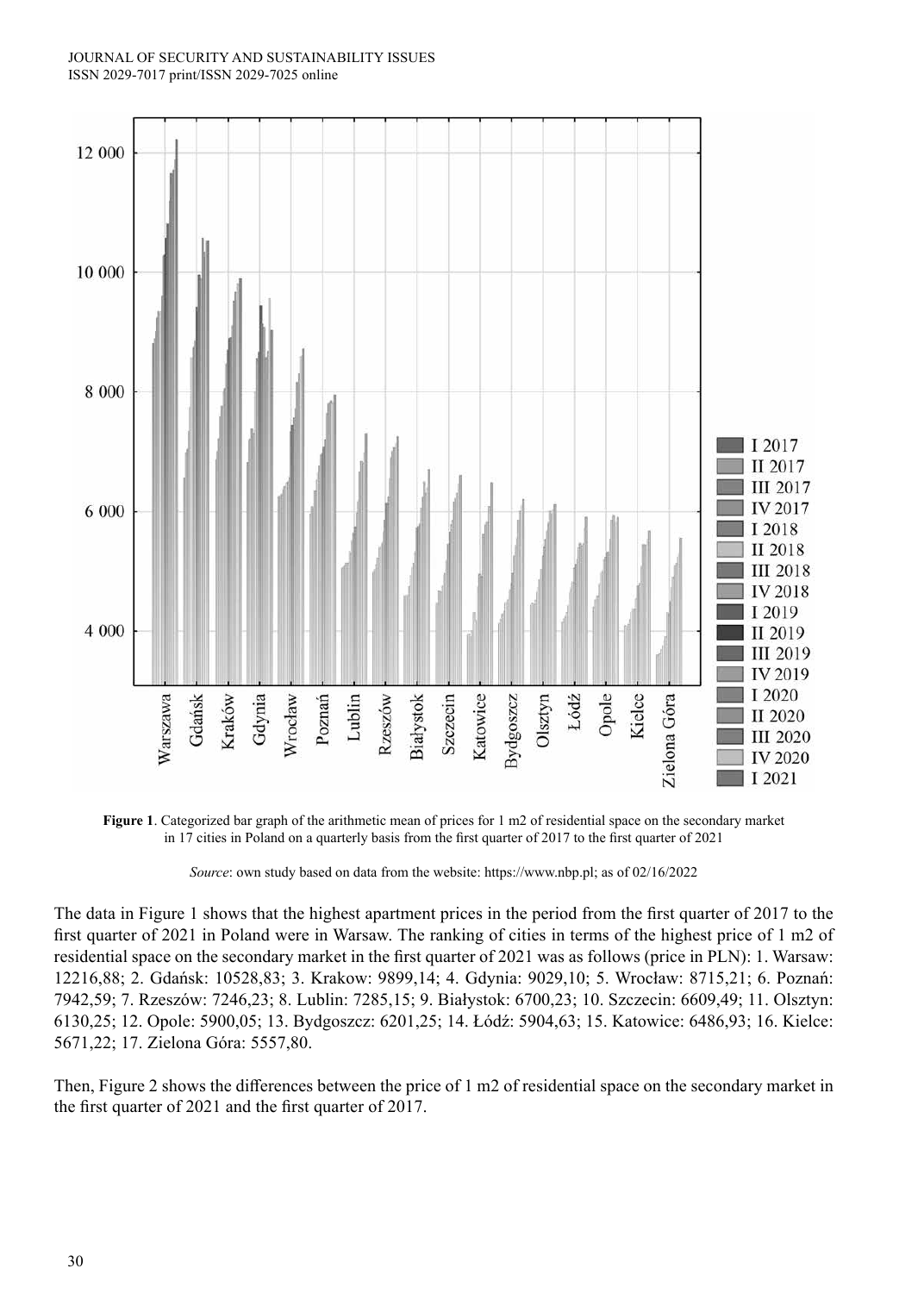

**Figure 2.** Categorized bar chart of the price difference of 1 m2 of residential space on the secondary market in 17 cities in Poland between the first quarter of 2021 and the first quarter of 2017

*Source*: own study based on data obtained from the website: https://www.nbp.pl; as of 02/16/2022

The analysis shows that the ranking of cities in terms of the increase in the price of 1 m2 of residential space on the secondary market in 17 cities in Poland between the first quarter of 2021 and the first quarter of 2017 is as follows: 1. Gdańsk: 3963,16; 2. Warsaw: 3401,15; 3. Krakow: 3040,00; 4. Katowice: 2557,50; 5. Wrocław: 2462,21; 6. Rzeszów: 2251,23; 7. Lublin: 2238,15; 8. Gdynia: 2206,65; 9. Szczecin: 2148,13; 10. Białystok: 2120,23; 11. Bydgoszcz: 2078,25; 12. Poznań: 1987,71; 13. Zielona Góra: 1961,80; 14. Łódź: 1755,63; 15. Olsztyn: 1693,63; 16. Kielce: 1580,18; 17. Opole: 1505,31.

The next stage of the research was the analysis of the price dynamics of 1 m2 of residential space on the secondary market in seventeen cities in Poland from the first quarter of 2017 (Fig. 3).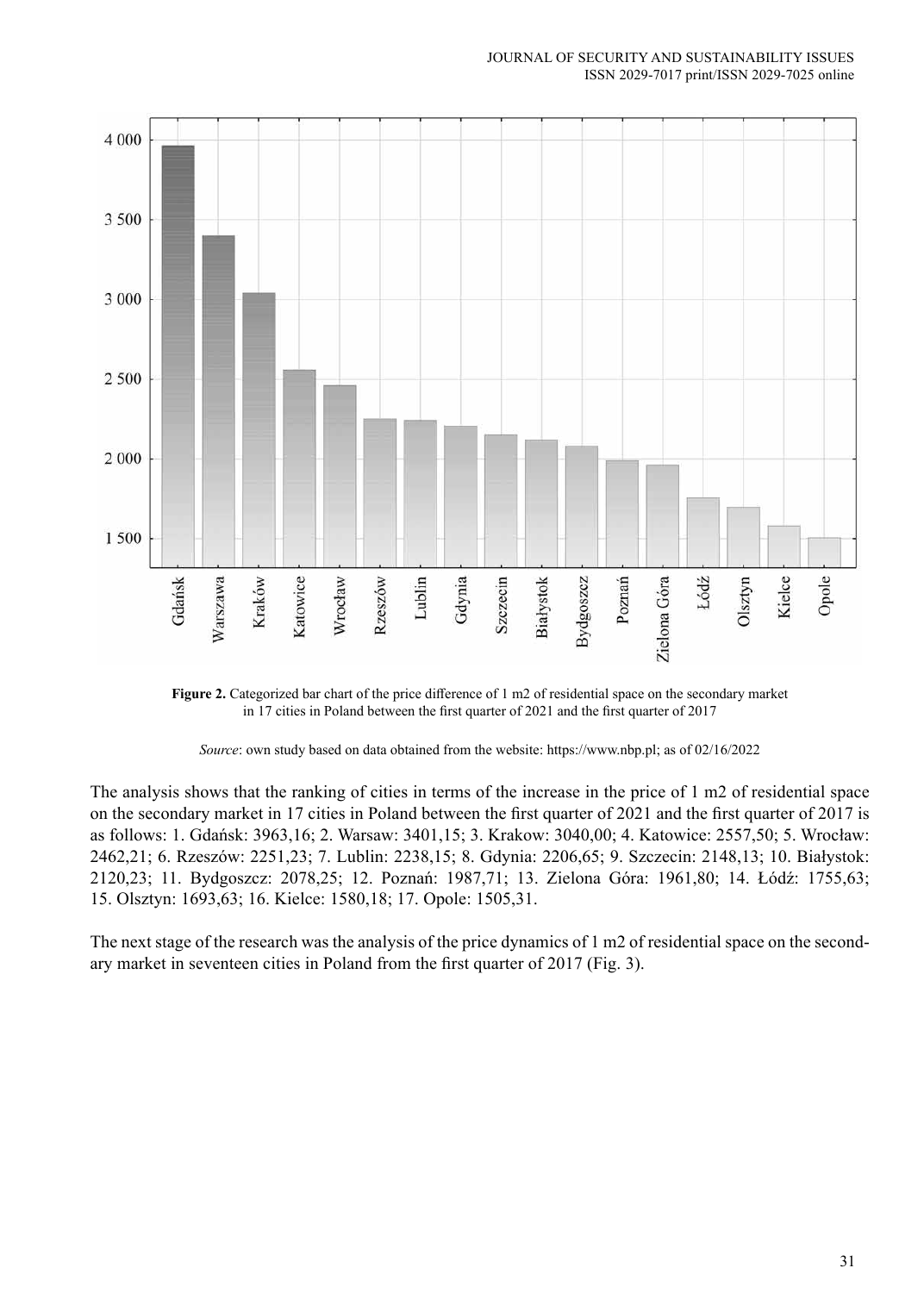#### JOURNAL OF SECURITY AND SUSTAINABILITY ISSUES ISSN 2029-7017 print/ISSN 2029-7025 online



**Figure 3**. Categorized bar chart of dynamics indices on a constant basis of an arithmetic mean of prices for 1 m2 of residential space on the secondary market in seventeen cities in Poland on a quarterly basis from the first quarter of 2017 to the first quarter of 2021

*Source*: own study based on data obtained from the website: https://www.nbp.pl; as of 02/16/2022

The research on the dynamics of changes in the price of 1 m2 of residential space in Poland on the secondary market shows that from the first quarter of 2017 to the first quarter of 2021, the largest increase was noticeable in the following cities: 1. Katowice: 65,09%; 2. Gdańsk: 60,36%; 3. Zielona Góra: 54,55%; 4. Bydgoszcz: 50,41%; 5. Szczecin: 48,15%; 6. Białystok: 46,29%; 7. Rzeszów: 45,07%; 8. Lublin: 44,35%; 9. Krakow: 44,32%; 10. Łódź: 42,31%; 11. Wrocław: 39,38%; 12. Kielce: 38,63%; 13. Warsaw: 38,58%; 14. Olsztyn: 38,17%; 15. Opole: 34,25%; 16. Poznań: 33,38%; 17. Gdynia: 32,34%.

The next stage of the research was the application of normalization for the stimulant of the arithmetic mean of prices for 1 m2 of residential space on the secondary market in seventeen cities in Poland on a quarterly basis from the first quarter of 2017 to the first quarter of 2021 (Fig. 4).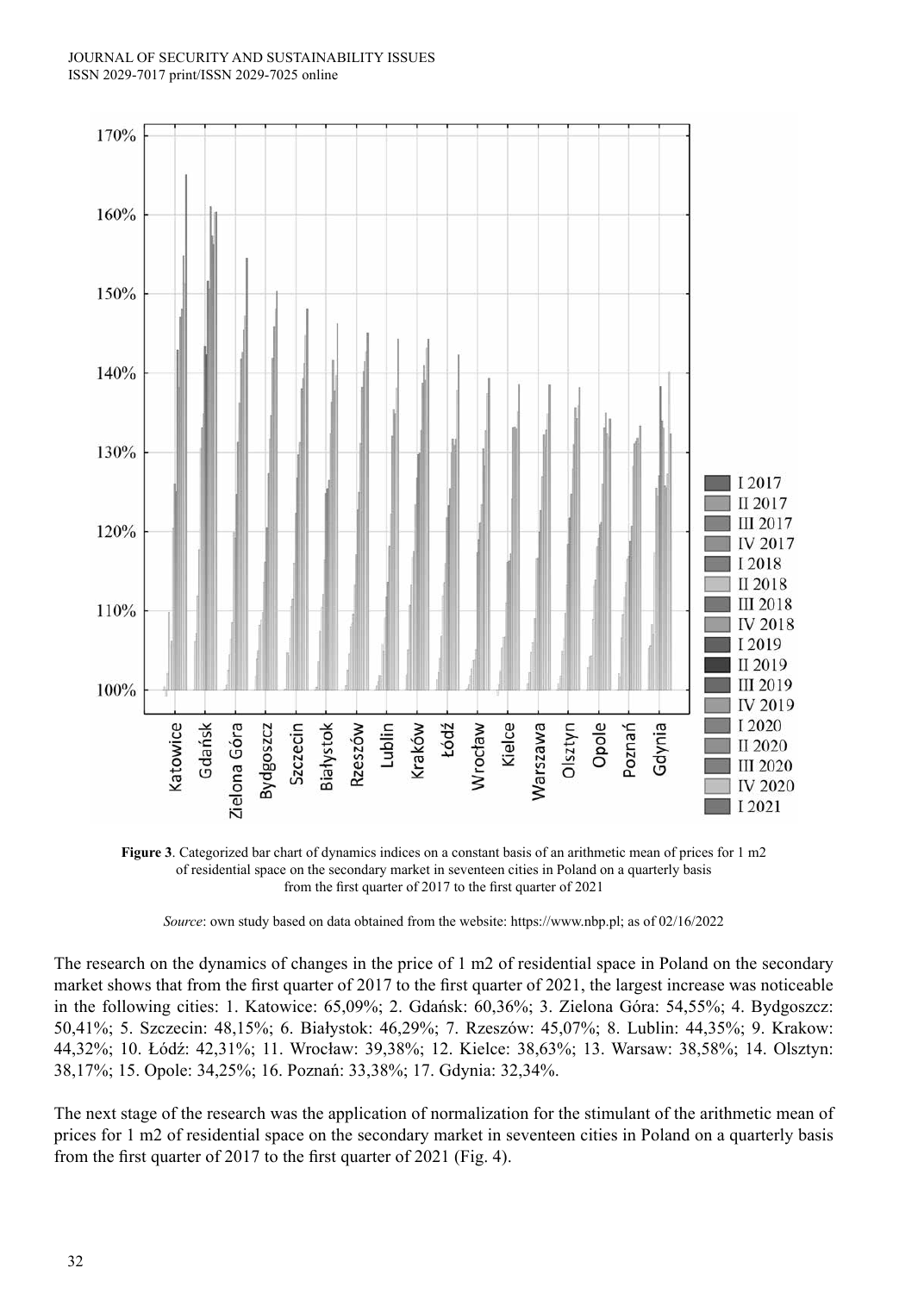

**Figure 4**. Ranking of the arithmetic mean of prices for 1 m2 of residential space on the secondary market in 17 cities in Poland on a quarterly basis from the first quarter of 2017 to the first quarter of 2021 with the use of the standardization for the stimulant

*Source*: own study based on data obtained from the website: https://www.nbp.pl; as of 02/16/2022

The conducted research shows that after the application of the normalization for the stimulant of the arithmetic mean of prices for 1 m2 of residential space on the secondary market in seventeen cities in Poland on a quarterly basis from the first quarter of 2017 to the first quarter of 2021, ten groups of dependent variables were observed in which there are explanatory variables close to each other (groups were ranked from the highest to the lowest value):

- 1 Warszawa: 0,059;
- 2 Gdańsk: 0,045;
- 3 Kraków: 0,041; Gdynia: 0,039;
- 4 Wrocław: 0,028; Poznań: 0,026;
- 5 Rzeszów: 0,016; Lublin: 0,014;
- 6 Białystok: 0,011; Szczecin: 0,010;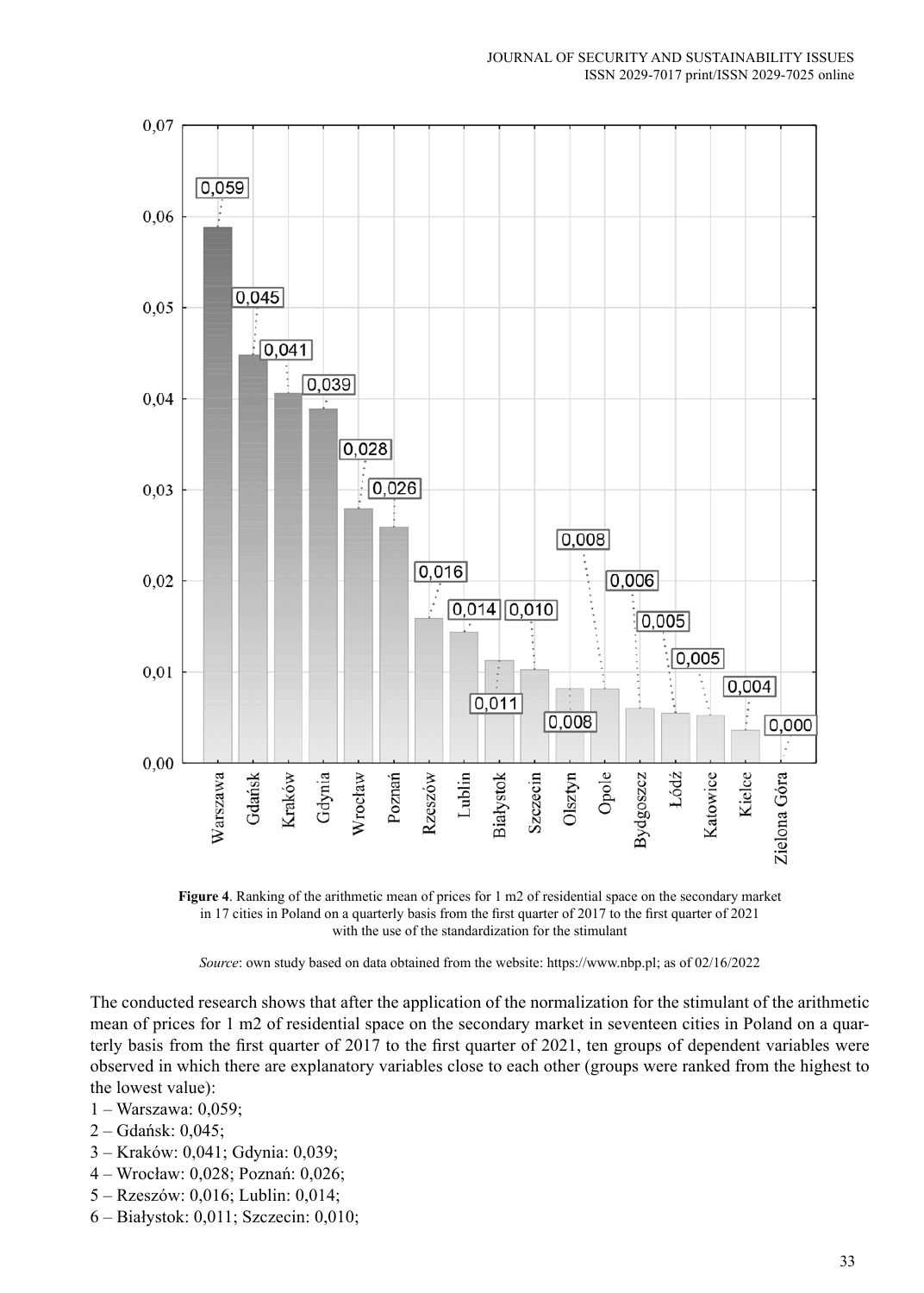JOURNAL OF SECURITY AND SUSTAINABILITY ISSUES ISSN 2029-7017 print/ISSN 2029-7025 online

- 7 Olsztyn: 0,008; Opole: 0,008;
- 8 Bydgoszcz: 0,006; Łódź: 0,005; Katowice: 0,004;
- 9 Kielce: 0,004;
- 10 Zielona Góra: 0,000.

In the dependent variable group 1, the purchase price of 1 m2 in the period from the first quarter of 2017 to the first quarter of 2021 was the highest one and in the last positions it was successively lower.

The next stage of the research was the use of multidimensional data analysis to compare the prices of 1 m2 of residential space in Poland in respective periods from the first quarter of 2017 to the first quarter of 2021 in seventeen cities in Poland. Chernoff faces were used for this. The facial features were assigned to the prices of 1 square meter of living space in respective quarters: face width = first quarter 2017; ear level = second quarter 2017; half of the face height = third quarter 2017; upper half of the face - excess = fourth quarter 2017; lower half of the face - excess = first quarter 2018; nose length = second quarter 2018; concentricity of the mouth = third quarter 2018; mouth curving = fourth quarter 2018; mouth length = first quarter 2019; ear height = second quarter 2019; eye gap = third quarter 2019; eye slant = fourth quarter 2019; excess - eyes = first quarter 2020; eye length = second quarter 2020; pupil level = third quarter 2020; eyebrow height = fourth quarter 2020; brow angle = first quarter 2021.





*Source:* own study based on data obtained from the website: https://www.nbp.pl; as of 02/16/2022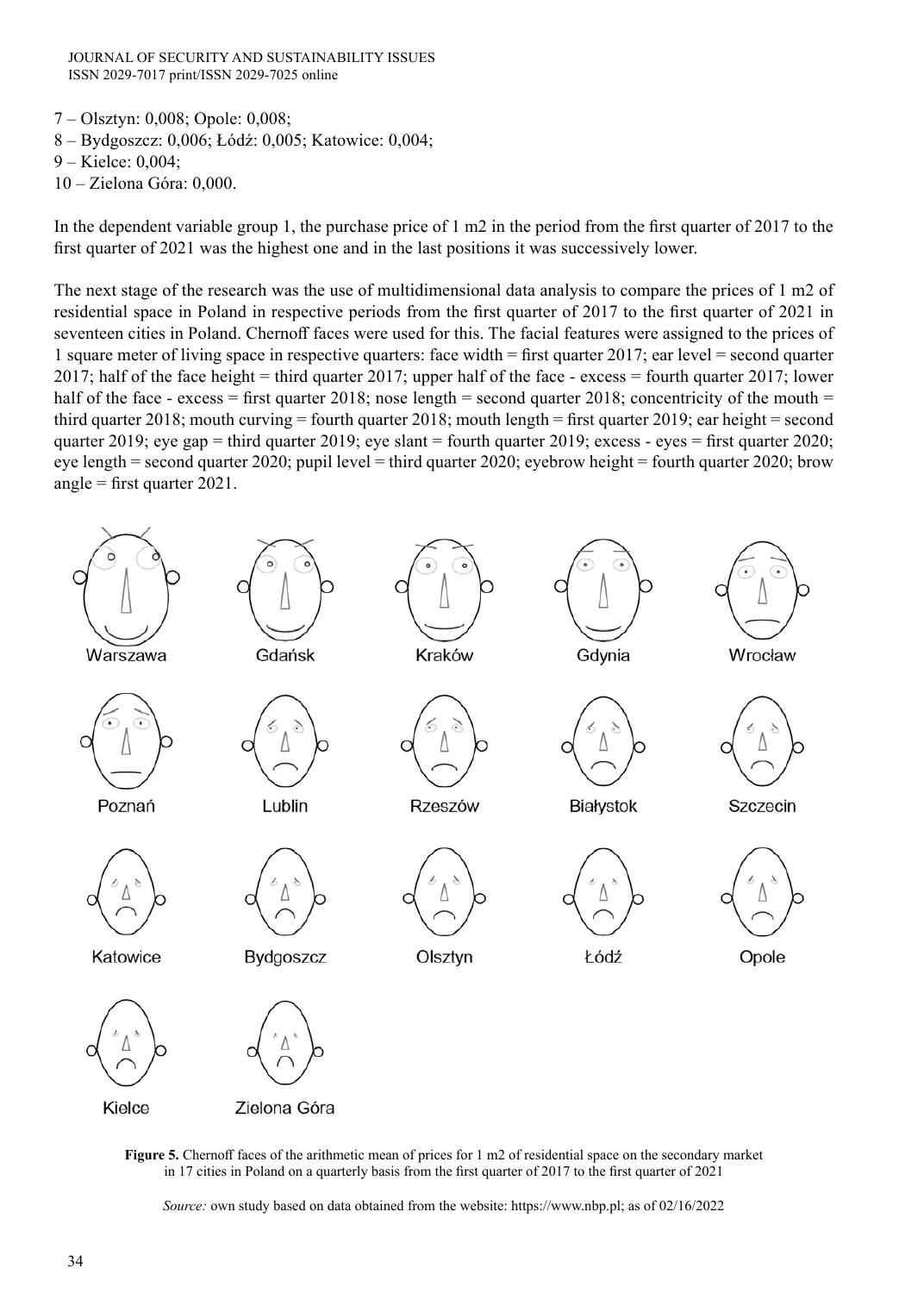Research with the use of multidimensional data analysis, such as Chernoff faces, shows that Warsaw is a city that stands out from the others in terms of the highest prices of 1 m2 of residential space on the secondary market. The next three cities with prices per square meter lower than Warsaw are: Gdańsk, Kraków and Gdynia. These cities are close to each other. There was also a similarity between two cities with prices per m2 lower than in the previous group: Wrocław and Poznań. The similarity can also be seen in Lublin and Rzeszów. Another group of similar cities is: Białystok, Szczecin, Katowice, Bydgoszcz, Olsztyn, Łódź, Opole and Kielce. The lowest one in the classification in terms of prices of 1 m2 of residential space on the secondary market in Poland of the 17 analyzed cities - with the smallest face - is Zielona Góra.

## **4. Summary and conclusions**

The COVID-19 pandemic has affected the real estate market in Poland. At the beginning of the pandemic, the Monetary Policy Council in Poland, wishing to ensure the economic security of citizens, decided to lower the required reserve rate from 3,50% to 0,50%, and to increase the interest rate on funds kept as the required reserve from 0,50% to the level of NBP reference rate (*Rynek nieruchomości a COVID-19*, 2021). This, in turn, has led to a reduction in the financial resources needed to cover borrowers' financial debts. In the real estate market in Poland, from 2017 to 2021, further continuous increases in real estate prices, including apartments, were observed. The research shows that the highest prices of flats in the seventeen analyzed cities in Poland on the secondary market, from the first quarter of 2017 to the first quarter of 2021 in Warsaw, remained with a price of PLN 12 216,88. The following cities with the highest price are (in PLN): 2. Gdańsk: 10528,83; 3. Krakow: 9899,14; 4. Gdynia: 9029,10; 5. Wrocław: 8715,21; 6. Poznań: 7942,59; 7. Rzeszów: 7246,23; 8. Lublin: 7285,15; 9. Białystok: 6700,23; 10. Szczecin: 6609,49; 11. Olsztyn: 6130,25; 12. Opole: 5900,05; 13. Bydgoszcz: 6201,25; 14. Łódź: 5904,63; 15. Katowice: 6486,93; 16. Kielce: 5671,22; 17. Zielona Góra: 5557,80. Considering the value changes in the price of 1 m2 of residential space on the secondary market in seventeen cities in Poland from the first quarter of 2017 to the first quarter of 2021, it was observed that the highest increases were as follows (in PLN): 1. Gdańsk: 3963,16; 2. Warsaw: 3401,15; 3. Krakow: 3040,00; 4. Katowice: 2557,50; 5. Wrocław: 2462,21; 6. Rzeszów: 2251,23; 7. Lublin: 2238,15; 8. Gdynia: 2206,65; 9. Szczecin: 2148,13; 10. Białystok: 2120,23; 11. Bydgoszcz: 2078,25; 12. Poznań: 1987,71; 13. Zielona Góra: 1961,80; 14. Łódź: 1755,63; 15. Olsztyn: 1693,63; 16. Kielce: 1580,18; 17. Opole: 1505,31. On the other hand, the dynamics growth of the prices of 1 m2 of residential space in respective analyzed cities was as follows (constant - 1 quarter, prices of 1 m2 of residential space on the secondary market in each of the seventeen cities in Poland in 2017): 1. Katowice: 65,09% ; 2. Gdańsk: 60,36%; 3. Zielona Góra: 54,55%; 4. Bydgoszcz: 50,41%; 5. Szczecin: 48,15%; 6. Białystok 46,29%; 7. Rzeszów: 45,07%; 8. Lublin 44,35%; 9. Krakow 44,32%; 10. Łódź: 42,31%; 11. Wrocław 39,38%; 12. Kielce 38,63%; 13. Warsaw: 38,58%; 14. Olsztyn: 38,17%; 15. Opole 34,25%; 16. Poznań 33,38%; 17. Gdynia 32,34%.

The applied normalization for the stimulant allowed for ranking, including the assignment of respective cities to groups of dependent variables (groups were ranked from the highest to the lowest value):

- 1. Warszawa: 0,059;
- 2. Gdańsk: 0,045;
- 3. Kraków: 0,041; Gdynia: 0,039;
- 4. Wrocław 0,028; Poznań 0,026;
- 5. Rzeszów 0,016; Lublin 0,014;
- 6. Białystok 0,011; Szczecin 0,010;
- 7. Olsztyn 0,008; Opole 0,008;
- 8. Bydgoszcz 0,006; Łódź 0,005; Katowice 0,004;
- 9. Kilce 0,004;
- 10. Zielona Góra 0,000.

This type of observation can be used to conduct future investments in terms of the allocation of financial resources in real estates in Poland. In turn, the use of Chernoff faces showed that Warsaw is a city that stands out from the others in terms of the highest prices for 1 m2 of residential space on the secondary market. The next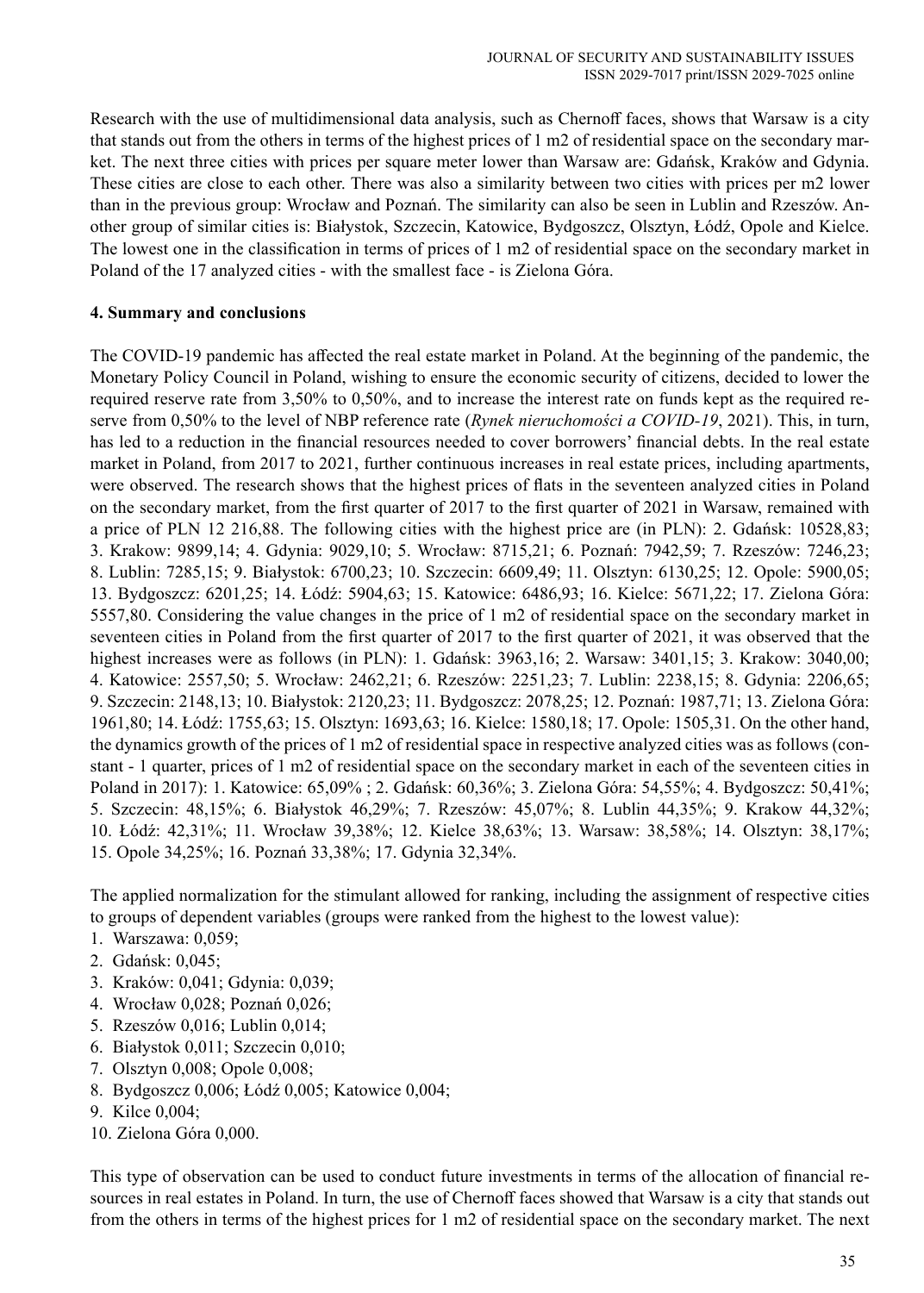three cities with prices per square meter lower than Warsaw are: Gdańsk, Kraków and Gdynia. Prices in these cities are close to each other. The predictions from the beginning of the pandemic about a decline in prices have not come true, on the contrary - housing prices have dynamically increased and are still rising. The continuous monitoring of prices on the real estate market, including in the threats such as the COVID-19 pandemic, is extremely important in terms of measures to be taken to ensure the economic security of the state and its citizens. The institution having a direct impact on changes in this respect is the National Bank of Poland which has tools that affect the interest rate on loans, the level of required reserve rates, the amount of money in circulation and others. The COVID-19 pandemic is not over yet and the effects of its impact on respective sectors of the economy, including the real estate sector, will be visible after several years.

### **References**

Beňuška, T., Nečas, P. 2021. On societal security of the state: applying a perspective of sustainability to immigration. *Entrepreneurship and Sustainability Issues*, 9(2), 473-487. http://doi.org/10.9770/jesi.2021.9.2(31)

Brzeziński, M. 2009, Rodzaje bezpieczeństwa państwa (Types of state security), [in:] Bezpieczeństwo wewnętrzne państwa. Wybrane zagadnienia (Internal security of the state. Selected Issues), eds. S. Sułowski, M. Brzeziński, Warszawa.

Ceny mieszkań. Polska z największym wzrostem w UE (Housing prices. Poland with the highest growth in the EU), serwis Money. pl, 23.08.2021, https://www.money.pl/gospodarka/ceny-mieszkan-polska-z-najwiekszy-wzrostem-w-ue-6675386656709248a.html (18.02.2022)

Chehabeddine, M., Tvaronavičienė, M. 2020. Securing regional development. *Insights into Regional Development*, 2(1), 430-442. http://doi.org/10.9770/IRD.2020.2.1(3)

Grabowski, R., 2016, Bezpieczeństwo a inne wartości konstytucyjnie chronione (Security and other constitutionally protected values), [in:] Kategoria bezpieczeństwa w regulacjach konstytucyjnych i praktyce ustrojowej państw Grupy Wyszehradzkiej (Security category in constitutional regulations and systemic practice of the Visegrad Group countries), eds. A. Bień-Kacała, J. Jirásek, L. Cibulka, T. Drinóczi, Toruń.

GUS: w ciągu roku mieszkania zdrożały o ponad 8 proc. (GUS: the price of housing increased by over 8% during the year), 5.10.2021, Dziennik Gazeta Prawna, https://serwisy.gazetaprawna.pl/nieruchomosci/artykuly/8263504,gus-ceny-mieszkan-zdrozaly.html, 18.02.2022.

Jurgilewicz M., Spalińska K. 2021. Rola mediatora w sporach nieruchomościowych, Nieruchomości@, 3/2021, 63-77. https://doi. org/10.5604/01.3001.0015.2477

Jurgilewicz, M, Malec, N., Piwowarski, J., Kozicki, B. 2021. Forecasting the Reserve Money of the Central Bank of Poland in the Aspects of Economy Security. *Journal of Security and Sustainability Issues*, 11, 525-536 https://doi.org/10.47459/jssi.2021.11.48

Khalatur, S., Masiuk, Y., Kachula, S., Brovko, L., Karamushka, O., Shramko, I. 2021. Entrepreneurship development management in the context of economic security. *Entrepreneurship and Sustainability Issues*, 9(1), 558-573. http://doi.org/10.9770/jesi.2021.9.1(35)

Kitler, W. 2011, Bezpieczeństwo narodowe RP. Podstawowe kategorie. Uwarunkowania. System, (National security of the Republic of Poland. Basic categories. Conditions. System) Warszawa.

Koronawirus (COVID-19), strona Google News, https://news.google.com/covid19/map?hl=pl&mid=%2Fm%2F05qhw&gl=PL&ceid =PL%3Apl

Kozicki, B., Mitkow, Sz, 2021. A multidimensional comparative analysis of the labor market in the United States in terms of economic security and the impact on providing logistical suport for the US Armed Forces stationed in Poland, Systemy Logistyczne Wojsk, Warszawa. https://doi.org/10.37055/slw/140381

Kozicki, B., Mitkow Sz., Sowa, B., 2021, Prognozowanie w obszarze zakupu nieruchomości w Polsce na 2021 rok w aspekcie bezpieczeństwa ekonomicznego (Forecasting in the area of real estate purchase in Poland for 2021 in terms of economic security). *Nowoczesne Systemy Zarządzania* nr 2, https://doi.org/10.37055/nsz/139361

Łuniewska, M., Tarczyński, W., Łuniewska, M., 2006, Metody wielowymiarowej analizy porównawczej na rynku kapitałowym (Methods of multidimensional comparative analysis on the capital market), Wydawnictwo Naukowe PWN, Warszawa.

Masood, O., Javaria, K., Petrenko, Y. 2020. Terrorism activities influence on financial stock markets: an empirical evidence from United Kingdom, India, France, Pakistan, Spain and America. *Insights into Regional Development*, 2(1), 443-455.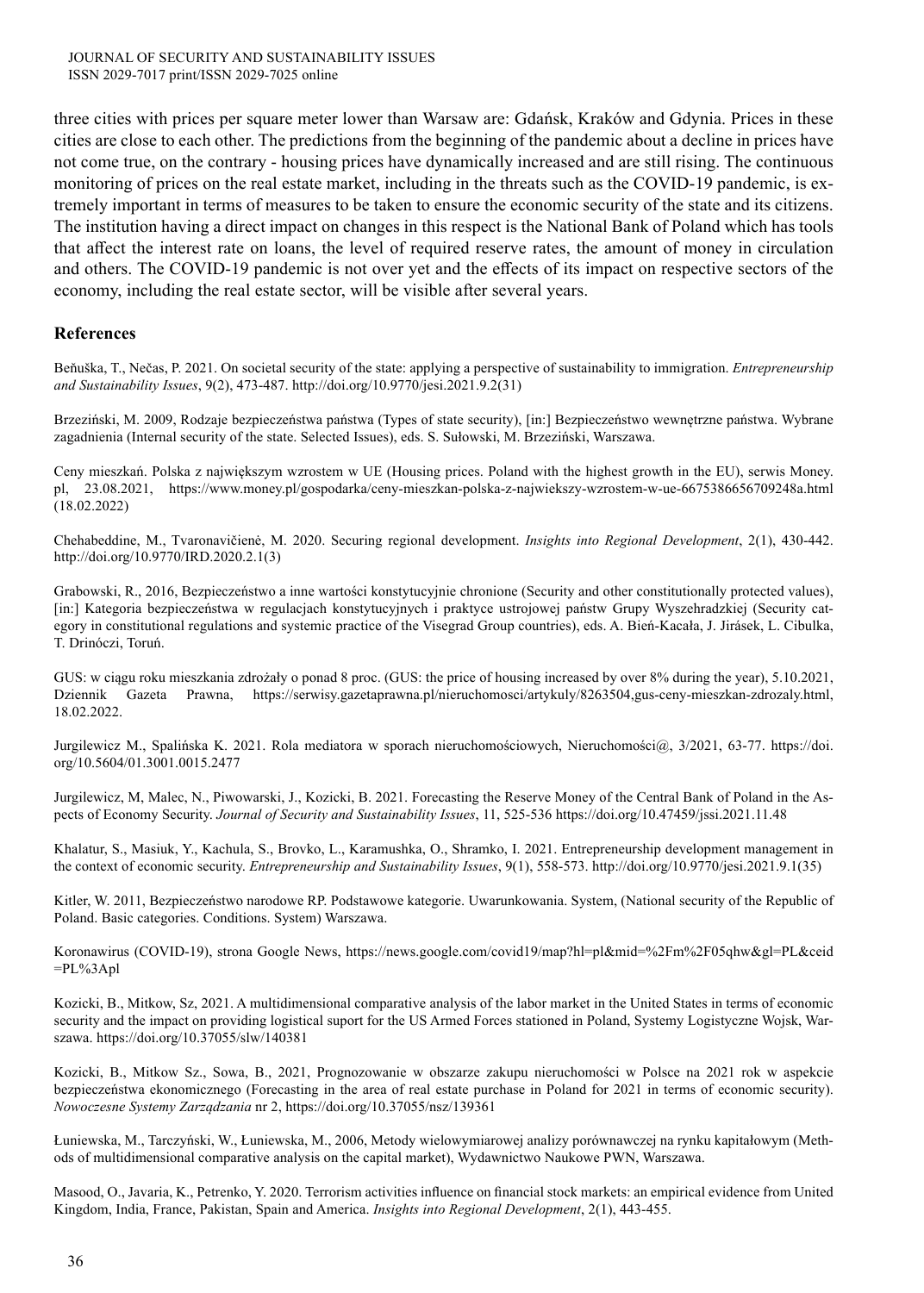#### https://doi.org/10.9770/IRD.2020.2.1(4)

Matuka, A., September 2020, COVID-19 Outbreak and US Economic Policy Uncertainty: an ARDL Approach, SSRN *Electronic Journal*, https://doi.org/10.2139/ssrn.3685346

Mitkow Sz., Tomaszewska, J., Kozicki, B., 2021, Bezpieczeństwo militarne a potencjał osobowy Sił Zbrojnych RP (Military security and the personnel potential of the Polish Armed Forces), Wydawnictwo Wojskowej Akademii Technicznej, Warszawa.

Murator Plus, Ceny mieszkań w Polsce. Mieszkania coraz droższe. Dlaczego ceny rosną? Prognozy (Housing prices in Poland. Flats are getting more and more expensive. Why are prices rising? Forecasts) 2022, 3.02.2022, https://www.muratorplus.pl/inwestycje/ inwestycje-mieszkaniowe/ceny-mieszkan-w-polsce-mieszkania-coraz-drozsze-rynek-pierwotny-wtorny-aa-BJAZ-hHVK-d4wc.html, (18.02.2022).

Nurzyńska, A., 2016, Bezpieczeństwo usług w międzynarodowym transporcie lotniczym przewozów pasażerskich (Security of services in international passenger air transport), Wydawnictwo Naukowe SOPHIA, Katowice.

Okunola, J. L., Fakunle, S. O. 2021. Community participation: a pragmatic solution to negative impacts of Covid-19 on household's socioeconomic lives. *Insights into Regional Development*, 3(4), 21-33. http://doi.org/10.9770/IRD.2021.3.4(2)

Owsiak, S., 2015, Finanse (Finances), Polskie Wydawnictwo Ekonomiczne, Warszawa.

Panek T., Zwierzchowski, J., 2013, Statystyczne metody wielowymiarowej analizy porównawczej. Teoria i zastosowania (Statistical methods of multivariate comparative analysis. Theory and Applications), Oficyna Wydawnicza Szkoły Głównej Handlowej w Warszawie, Warszawa.

Periokaite, P., Dobrovolskiene, N. 2021. The impact of COVID-19 on the financial performance: a case study of the Lithuanian transport sector. *Insights into Regional Development*, 3(4), 34-50. http://doi.org/10.9770/IRD.2021.3.4(3)

Phuon*g, L.C.M. 2021. How Covid-19 affects the share price of Vietnam's pharmaceutical industry: Event study method. Entrepreneurship and Sustainability Issues*, 8(4), 250-261. http://doi.org/10.9770/jesi.2021.8.4(14)

Polska z największym wzrostem cen w Unii Europejskiej, 19.07.2021, Business Insider, https://businessinsider.com.pl/twoje-pieniadze/ budzet-domowy/ceny-mieszkan-wzrosty-w-polsce-najwyzsze-w-calej-ue/9hfgwbf , (18.02.2022).

Polski Instytut Ekonomiczny, Rynek pracy w czasie pandemii (The labor market during the pandemic), Working Paper, 2/2021, https:// pie.net.pl/wp-content/uploads/2021/05/PIE\_Rynek-Pracy-w-pandemii.pdf (18.02.2022).

Rynek mieszkaniowy 2021. Prognozy na 2022 (Housing market in 2021. Forecasts for 2022), 2021, https://www.muratorplus.pl/biznes/ raporty-i-prognozy/rynek-mieszkaniowy-2021-prognozy-na-2022-aa-e1nZ-sb29-GPSP.html, (18.02.2022).

Rynek nieruchomości a COVID-19, (The real estate market and COVID-19), 2021, https://gethome.pl/blog/rynek-nieruchomosci-covid-19/(20.02.2022).

Satomi, E. et al., April 2020, Alocação justa de recuros de saúde escassos diante da pandemia de COVID-19. Considerações éticas. *Einstein,* São Paulo, 18(2), 1-5, https://doi.org/10.31744/einstein\_journal/2020AE5775

Słomski, D., Bezrobocie w USA. Zaskakujące dane z rynku pracy. Co z dolarem i drukowaniem? (Unemployment in the USA. Surprising data from the labor market. What about the dollar and printing?), Money.pl, (8.10.2021), https://www.money.pl/pieniadze/ zaskakujace-dane-z-rynku-pracy-w-usa-co-z-dolarem-i-drukowaniem6691617402972800a.html (18.02.2022).

Takiego tąpnięcia rynku pracy w USA nie widziano od dziesięcioleci (Such a collapse in the US labor market has not been seen in decades), 8.05.2020, Business Insider, https://businessinsider.com.pl/twoje-pieniadze/praca/bezrobocie-w-kwietniu-2020-r-w-usaspowodowane-koronawirusem/gk157xg, stan na 18.02.2022.

Wojtaszczyk, K.A. 2009. Bezpieczeństwo państwa - konceptualizacja pojęć (State security - conceptualization of terms) [in:] Bezpieczeństwo państwa. Wybrane problemy (State security. Selected problems), eds. K.A. Wojtaszczyk, A. Materska-Sosnowska, Warszawa.

Zhu, N., Zhang, D., Wang, W., Li, X., Yang, B., Song, J., et al. 2020, A Novel Coronavirus from Patients with Pneumonia in China. *New England Journal of Medicine*, 382, 727-733. https://doi.org/10.1056/NEJMoa2001017